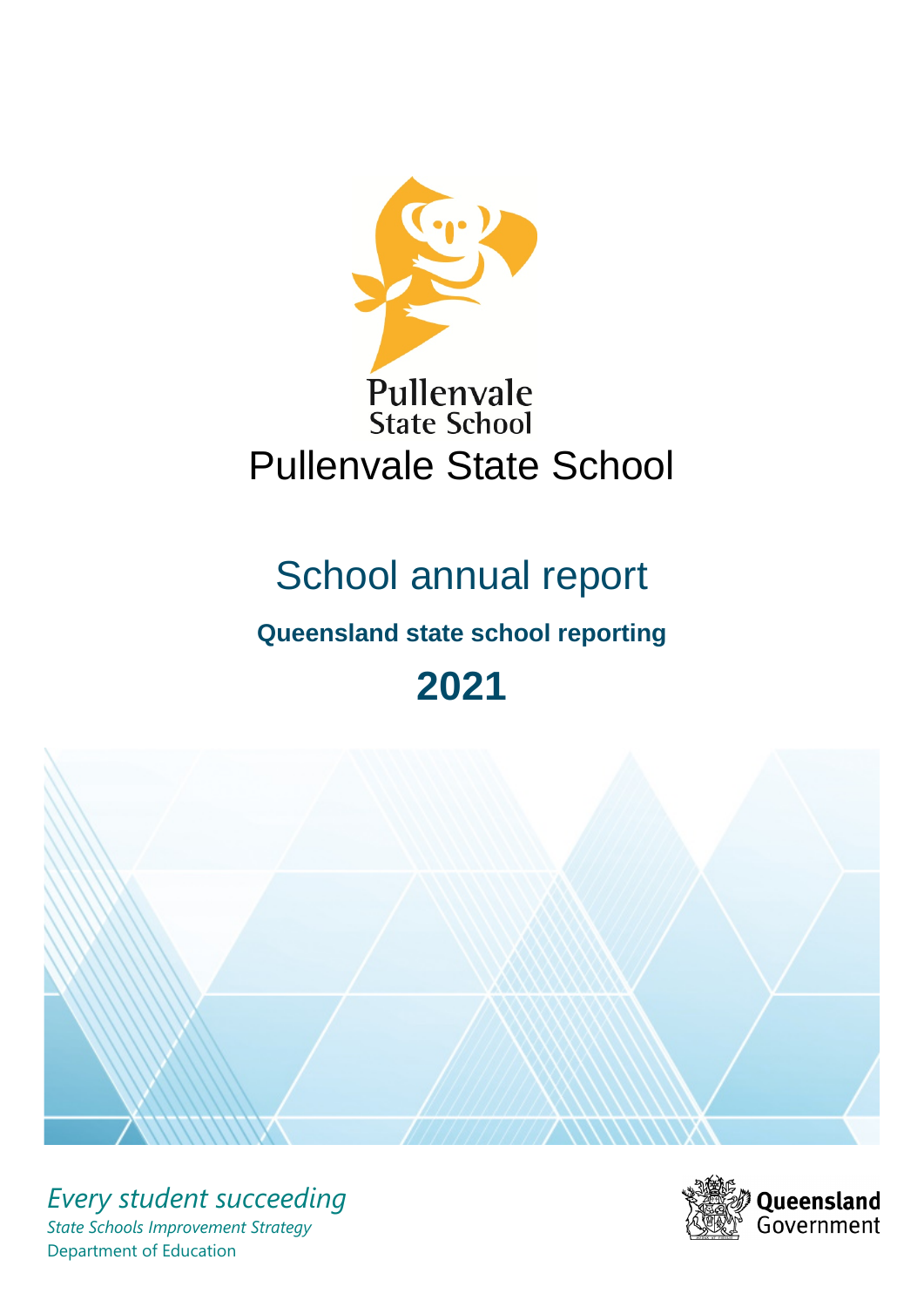**OFFICIAL – Public** Published as information source only. Public information used to create this report may not appear in this format in the public domain Please refer to disclaimer information.

#### **Contact details**

| <b>Postal Address</b> | PO Box 1204 Kenmore 4069         |
|-----------------------|----------------------------------|
| <b>Phone</b>          | (07) 3202 0333                   |
| Fax                   | $(07)$ 3202 0300                 |
| Email                 | principal@pullenvaless.eq.edu.au |
| Website               | https://pullenvaless.eq.edu.au   |

#### **Disclaimer**

The materials presented in this report are distributed by the Department of Education (the department) as an information source only.

The information and data in this report is subject to change without notice.<br>The department makes no statements, representations, or warranties about the accuracy or completeness of, and you should not rely on, any informa report.

The department disclaim all responsibility and all liability (including without limitation, liability in negligence) for all expenses, losses, damages and costs you might incur as a result of the information in this report being inaccurate or incomplete in any way, and for any reason.

Despite our best efforts, the department makes no warranties that the information in this report is free of infection by computer viruses or other contamination.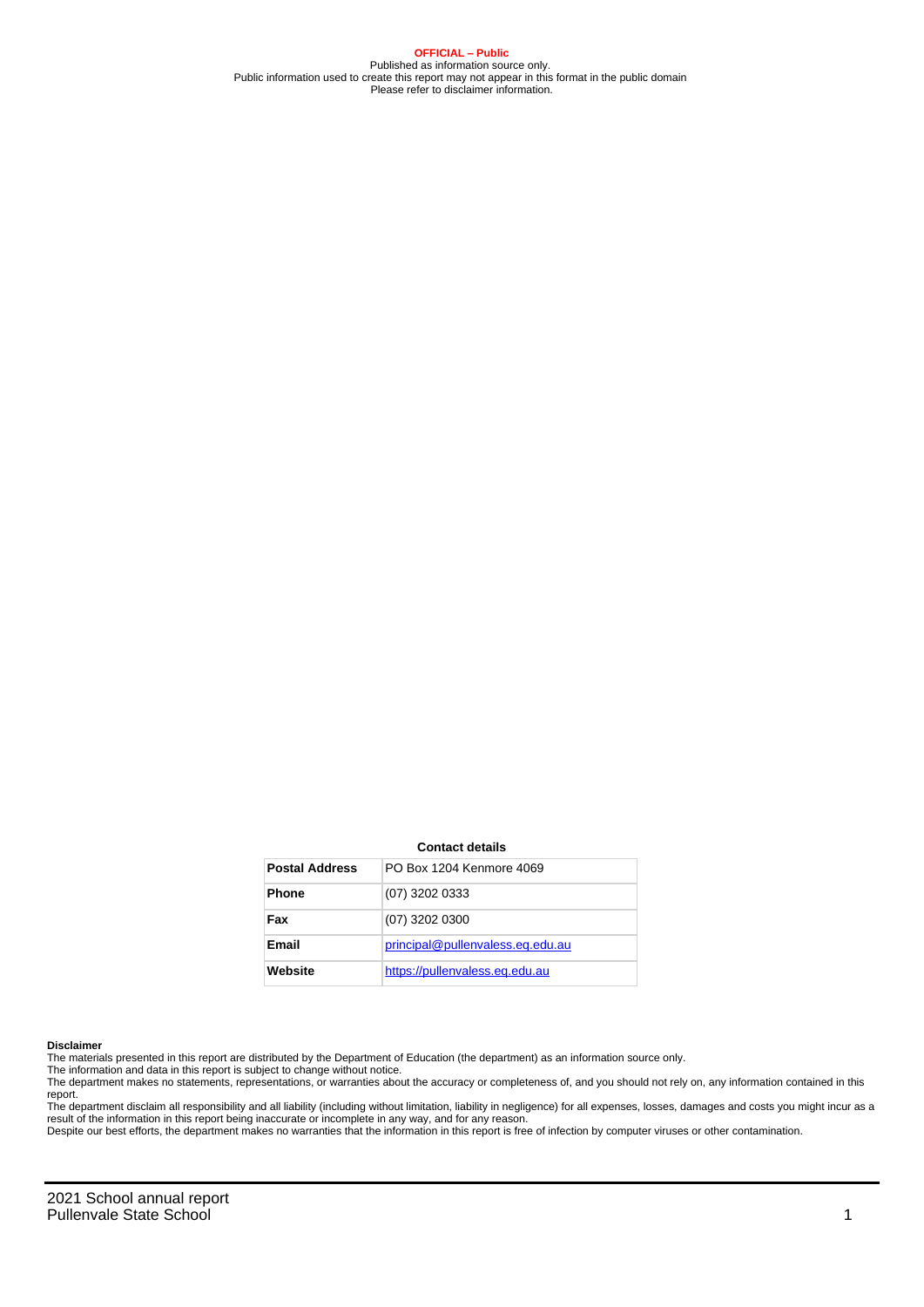| School context                   |                                                                                                                                                                                              |
|----------------------------------|----------------------------------------------------------------------------------------------------------------------------------------------------------------------------------------------|
| Coeducational or single sex      | Coeducational                                                                                                                                                                                |
| <b>Independent Public School</b> | Yes                                                                                                                                                                                          |
| Year levels offered in 2021      | Prep Year - Year 6                                                                                                                                                                           |
| Webpages                         | Additional information about Queensland state schools is located on the:<br>My School website<br>Queensland Government data website<br>Queensland Government schools directory website.<br>٠ |

# **Characteristics of the student body**

### **Student enrolments**

#### **Table 1: Student enrolments by year level**

|                   |      | <b>February</b> |      |      | <b>August</b> |      |
|-------------------|------|-----------------|------|------|---------------|------|
| <b>Year Level</b> | 2019 | 2020            | 2021 | 2019 | 2020          | 2021 |
| <b>Prep Year</b>  | 58   | 58              | 55   | 57   | 58            | 56   |
| Year 1            | 65   | 58              | 62   | 65   | 55            | 61   |
| Year 2            | 60   | 62              | 60   | 62   | 64            | 58   |
| Year <sub>3</sub> | 62   | 59              | 69   | 61   | 58            | 71   |
| Year 4            | 59   | 58              | 56   | 58   | 58            | 57   |
| Year <sub>5</sub> | 52   | 53              | 53   | 52   | 56            | 53   |
| Year <sub>6</sub> | 64   | 47              | 47   | 66   | 47            | 45   |
| <b>Total</b>      | 420  | 395             | 402  | 421  | 396           | 401  |

Notes

1. Student counts include headcount of all full- and part-time students at the school.

## **Average class sizes**

#### **Table 2: Average class size information for each phase of schooling**

| <b>Year Levels</b> | 2019 | 2020 | 2021 |
|--------------------|------|------|------|
| Prep – Year 3      | 20   | フフ   | 22   |
| Year 4 – Year 6    | 23   | 25   | 26   |

Notes

1. Classes are measured against the target of 25 students per teacher in Prep to Year 3 and Years 11 to 12, and target of 28 students per teacher in Years 4 to 10. Where composite classes exist across cohorts (e.g. Year 3/4) the class size targets would be the lower cohort target.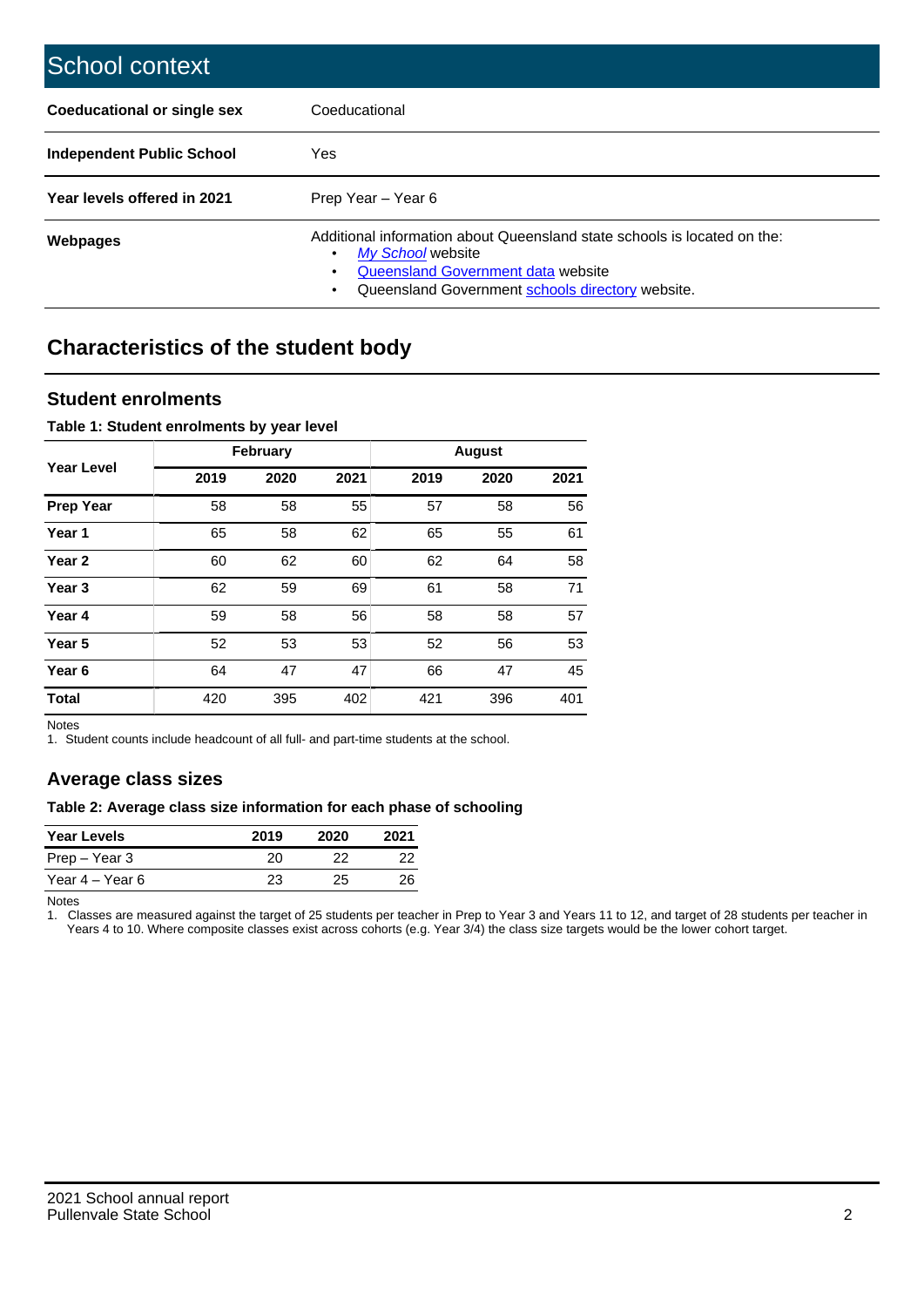## **Respectful relationships education**

To support students' learning, health and wellbeing all state schools are required to implement respectful relationships education through the Prep to Year 10 Australian Curriculum: Health and Physical Education and/or through school pastoral care programs across Prep to Year 12.

### **Parent, student and staff satisfaction**

Tables 3–5 show selected items from the Parent/Caregiver, Student and Staff School Opinion Surveys. In response to the COVID-19 health emergency, the annual school opinion surveys of students, teachers and staff were not administered in 2020. A new time series started in 2021 and data from this collection is not considered directly comparable with earlier collections due to significant methodology changes.

For state level information go to the **[School Opinion Survey](https://qed.qld.gov.au/publications/reports/statistics/schooling/schools/schoolopinionsurvey) webpage**.

#### **Table 3: Parent/Caregiver Survey**

| Percentage of parents/caregivers who agree <sup>1</sup> that:                                               | 2019  | 2020 | 2021  |
|-------------------------------------------------------------------------------------------------------------|-------|------|-------|
| This is a good school.                                                                                      | 92.5% |      | 92.4% |
| My child likes being at this school. <sup>2</sup>                                                           | 97.0% |      | 93.3% |
| My child feels safe at this school. <sup>2</sup>                                                            | 98.5% |      | 90.8% |
| My child's learning needs are being met at this school. <sup>2</sup>                                        | 88.1% |      | 85.2% |
| My child is making good progress at this school. <sup>2</sup>                                               | 85.1% |      | 88.1% |
| Teachers at this school expect my child to do his or her best. <sup>2</sup>                                 | 98.5% |      | 98.3% |
| Teachers at this school provide my child with useful feedback about his or her school<br>work. <sup>2</sup> | 90.8% |      | 87.7% |
| Teachers at this school motivate my child to learn. <sup>2</sup>                                            | 92.4% |      | 91.5% |
| Teachers at this school treat students fairly. <sup>2</sup>                                                 | 87.7% |      | 88.8% |
| I can talk to my child's teachers about my concerns. <sup>2</sup>                                           | 95.5% |      | 95.8% |
| This school works with me to support my child's learning. <sup>2</sup>                                      | 93.8% |      | 95.0% |
| This school takes parents' opinions seriously. <sup>2</sup>                                                 | 83.3% |      | 86.9% |
| Student behaviour is well managed at this school. <sup>2</sup>                                              | 89.2% |      | 85.6% |
| This school looks for ways to improve. <sup>2</sup>                                                         | 90.9% |      | 90.3% |
| This school is well maintained. <sup>2</sup>                                                                | 98.5% |      | 94.1% |

Notes

1. Agree represents the percentage of respondents who Somewhat Agree, Agree or Strongly Agree with the statement.

2. Nationally agreed parents/caregiver items.

3. DW = Data withheld to ensure confidentiality.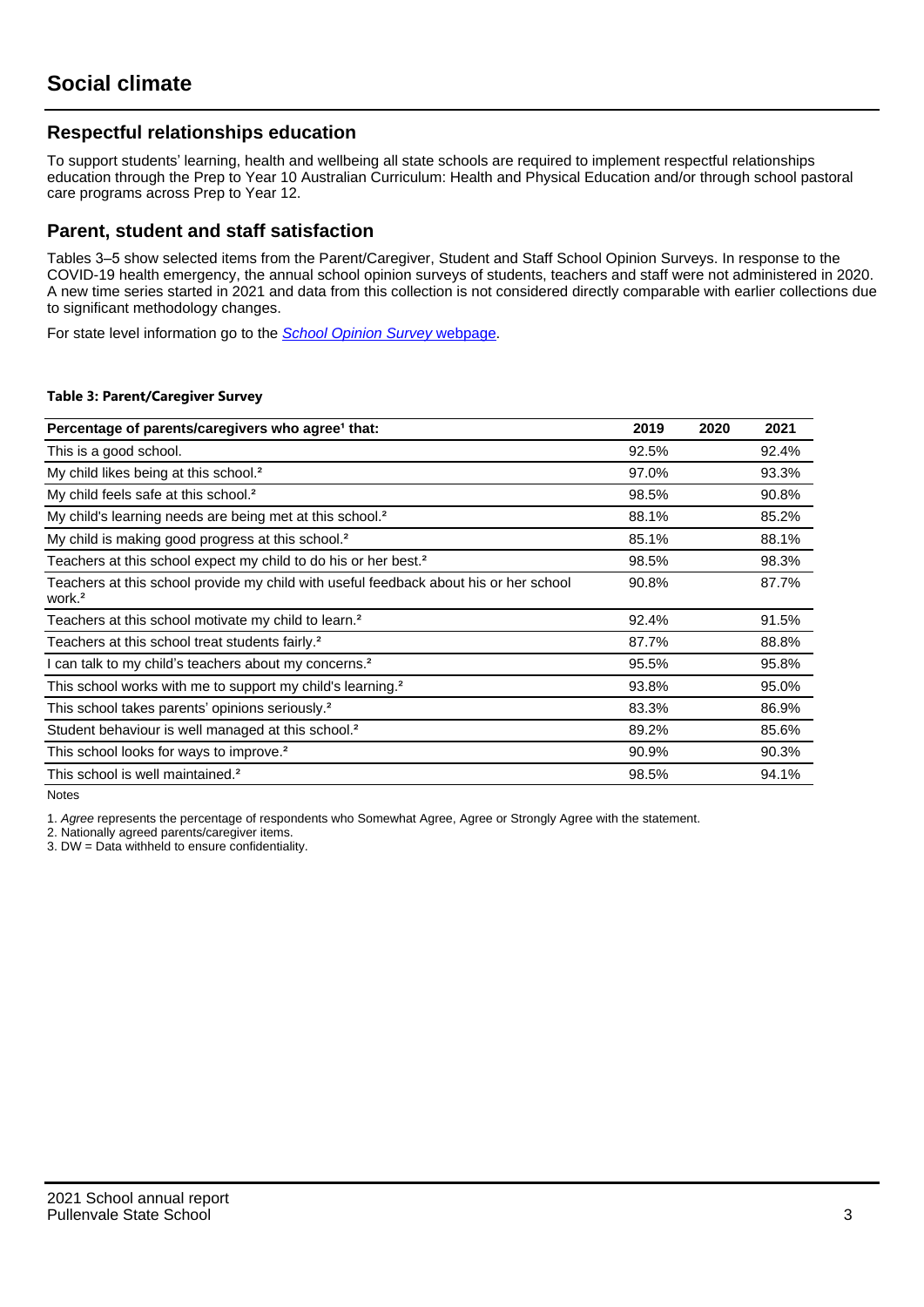#### **Table 4: Student Survey**

| Percentage of students who agree <sup>1</sup> that:                            | 2019  | 2020 | 2021   |
|--------------------------------------------------------------------------------|-------|------|--------|
| I like being at my school. <sup>2</sup>                                        | 94.2% |      | 85.5%  |
| I feel safe at my school. <sup>2</sup>                                         | 98.3% |      | 92.9%  |
| My teachers motivate me to learn. <sup>2</sup>                                 | 96.7% |      | 96.4%  |
| My teachers expect me to do my best. <sup>2</sup>                              | 99.2% |      | 100.0% |
| My teachers provide me with useful feedback about my school work. <sup>2</sup> | 94.2% |      | 94.0%  |
| Teachers at my school treat students fairly. <sup>2</sup>                      | 87.6% |      | 89.4%  |
| I can talk to my teachers about my concerns. <sup>2</sup>                      | 85.0% |      | 83.3%  |
| My school takes students' opinions seriously. <sup>2</sup>                     | 82.5% |      | 86.7%  |
| Student behaviour is well managed at my school. <sup>2</sup>                   | 90.2% |      | 86.7%  |
| My school looks for ways to improve. <sup>2</sup>                              | 95.8% |      | 96.4%  |
| My school is well maintained. <sup>2</sup>                                     | 97.5% |      | 93.9%  |
| My school gives me opportunities to do interesting things. <sup>2</sup>        | 92.6% |      | 96.5%  |

Notes

1. Agree represents the percentage of respondents who Somewhat Agree, Agree or Strongly Agree with the statement.

2. Nationally agreed student items.

3. DW = Data withheld to ensure confidentiality.

#### **Table 5: Staff Survey**

| Percentage of staff who agree <sup>1</sup> that:                                                            | 2019   | 2020 | 2021   |
|-------------------------------------------------------------------------------------------------------------|--------|------|--------|
| I feel confident embedding Aboriginal and Torres Strait Islander perspectives across the<br>learning areas. | 96.2%  |      | 100.0% |
| I enjoy working at this school. <sup>2</sup>                                                                | 90.6%  |      | 96.4%  |
| I feel this school is a safe place in which to work. <sup>2</sup>                                           | 87.5%  |      | 92.9%  |
| I receive useful feedback about my work at this school. <sup>2</sup>                                        | 56.3%  |      | 84.6%  |
| Students are encouraged to do their best at this school. <sup>2</sup>                                       | 100.0% |      | 100.0% |
| Students are treated fairly at this school. <sup>2</sup>                                                    | 87.1%  |      | 92.9%  |
| Student behaviour is well managed at this school. <sup>2</sup>                                              | 93.5%  |      | 82.1%  |
| Staff are well supported at this school. <sup>2</sup>                                                       | 62.5%  |      | 85.2%  |
| This school takes staff opinions seriously. <sup>2</sup>                                                    | 60.0%  |      | 92.9%  |
| This school looks for ways to improve. <sup>2</sup>                                                         | 68.8%  |      | 96.4%  |
| This school is well maintained. <sup>2</sup>                                                                | 87.5%  |      | 96.4%  |
| This school gives me opportunities to do interesting things. <sup>2</sup>                                   | 59.4%  |      | 85.2%  |

Notes

1. Agree represents the percentage of respondents who Somewhat Agree, Agree or Strongly Agree with the statement.

2. Nationally agreed staff items.

3. DW = Data withheld to ensure confidentiality.

## **Description of how this school manages non-attendance**

Queensland state schools manage non-attendance in line with the Queensland Department of Education procedures: [Managing Student Absences and Enforcing Enrolment and Attendance at State Schools](https://ppr.qed.qld.gov.au/pp/managing-student-absences-and-enforcing-enrolment-and-attendance-at-state-schools-procedure); and [Roll Marking in State Schools,](https://ppr.qed.qld.gov.au/pp/roll-marking-in-state-schools-procedure) which outline processes for managing and recording student attendance and absenteeism.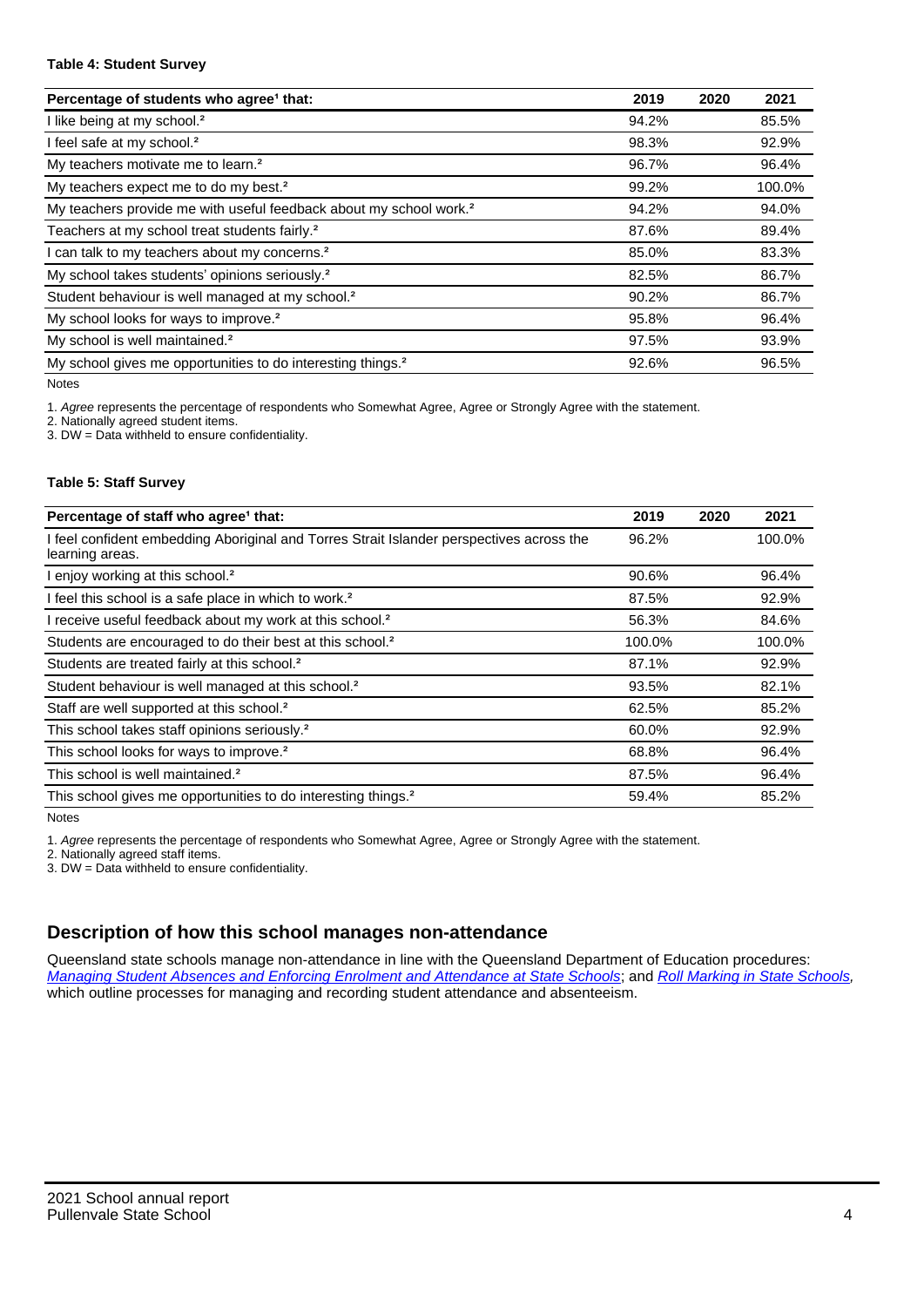## **School disciplinary absences**

#### **Table 6: Count of school disciplinary absences at this school**

| Type of school disciplinary absence | 2019 | 2020 | 2021 |
|-------------------------------------|------|------|------|
| Short suspension                    | U    |      | 15   |
| Long suspension                     | U    |      |      |
| Exclusion                           |      |      |      |
| Total                               | 0    |      | 15   |

Notes

1. School disciplinary absence (SDA) data is a total of short suspensions (1–10 days), long suspensions (11–20 days), exclusions and cancellations. 2. The number of SDAs is not the number of students who received an SDA as one student may be suspended several times in a school year. Each time a student is suspended it is recorded as an additional SDA. The data does not reflect the outcomes of appeal decisions.

3. 2020 data was impacted by the COVID-19 health emergency. There were significantly fewer SDAs during the home-based learning period (the first five weeks of Term 2) compared to other years.

# **School funding**

## **School income broken down by funding source**

School income, reported by financial year accounting cycle using standardised national methodologies and broken down by funding source is available via the  $My$  School website.

#### **How to access our income details**

- 1. Click on the My School link <http://www.myschool.edu.au/>.
- 2. Enter the school name or suburb of the school you wish to search.

|  | Search by school name or suburb |  | <b>School sector</b> |  | $\sim$ and $\sim$ represents the set of $\sim$ | <b>State</b> |  |  |  |
|--|---------------------------------|--|----------------------|--|------------------------------------------------|--------------|--|--|--|
|--|---------------------------------|--|----------------------|--|------------------------------------------------|--------------|--|--|--|

3. Click on View School Profile to access the school's profile.



4. Click on Finances and select the appropriate year to view school financial information.

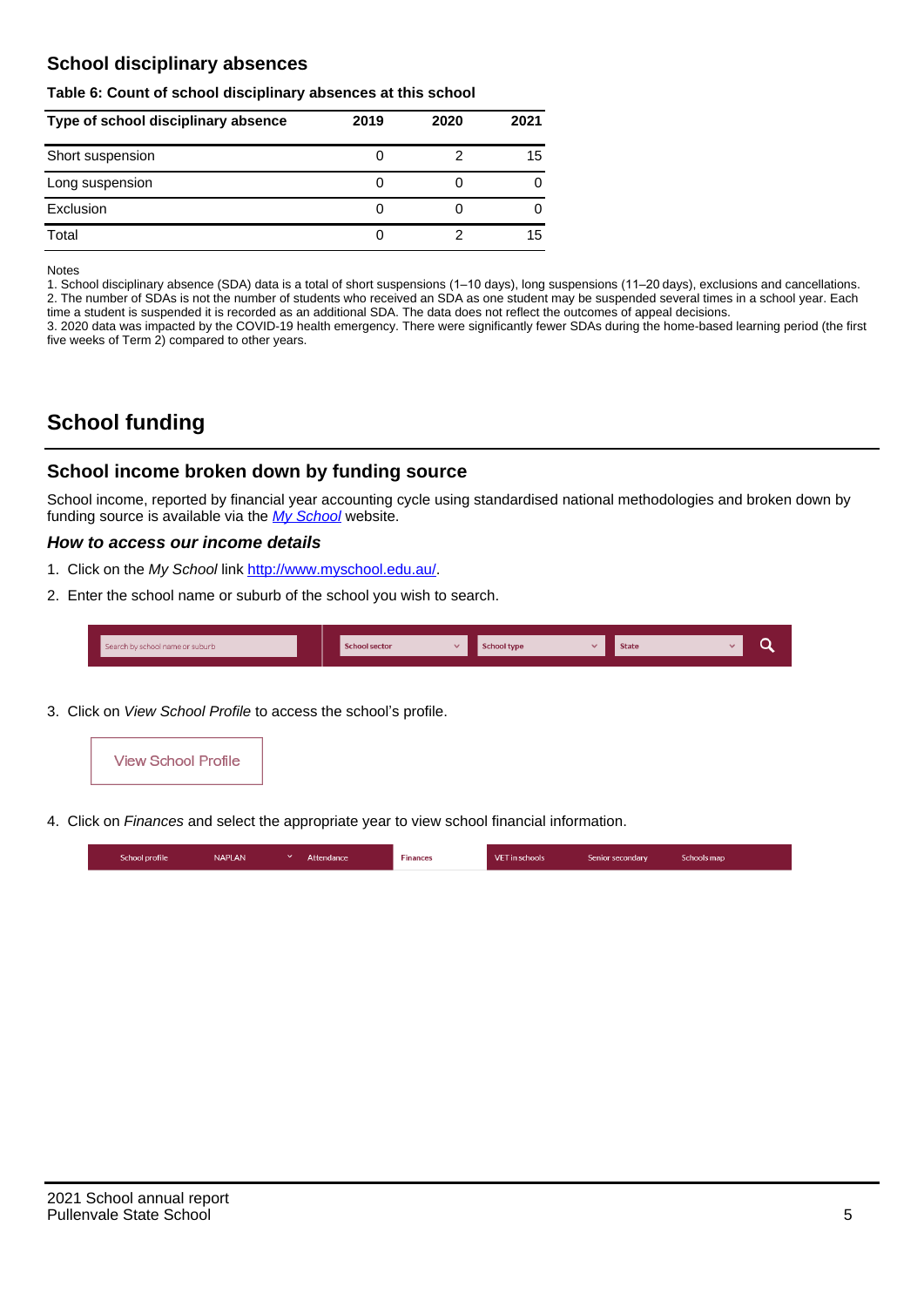# **Teacher standards and qualifications**

The Teacher registration eligibility requirements: Policy (p.1) states:

To be eligible for registration, a person must satisfy the Queensland College of Teachers (QCT) that they meet requirements regarding qualification and experience, or have otherwise met the requirements of the Australian Professional Standards for Teachers (APST). A person must also satisfy the QCT that they are suitable to teach and meet English language proficiency requirements. All these requirements are specified in the Act and the Education (Queensland College of Teachers) Regulation 2005 (the Regulation).

The qualifications required for teacher registration are successful completion of either -

- (a) a four-year initial teacher education program including teacher education studies of at least one year (e.g. a Bachelor of Education, or a double Bachelor degree in Science and Teaching) or
- (b) a one-year graduate initial teacher education program following a degree (e.g. a one-year Graduate Diploma of Education (Secondary) after a three-year Bachelor degree) or
- (c) another course of teacher education that the QCT is reasonably satisfied is the equivalent of (a) or (b). These are considered on a case-by-case basis.

For more information, please refer to the following link:

• <https://www.qct.edu.au/registration/qualifications>

# **Workforce composition**

## **Staff composition, including Indigenous staff**

**Table 7: Workforce composition for this school**

|                    |      | <b>Teaching staff</b> |      | Non-teaching staff |      |      | Indigenous staff |      |      |  |
|--------------------|------|-----------------------|------|--------------------|------|------|------------------|------|------|--|
| <b>Description</b> | 2019 | 2020                  | 2021 | 2019               | 2020 | 2021 | 2019             | 2020 | 2021 |  |
| Headcount          | 35   | 36                    | 30   | 18                 | 18   | 20   | <5               | ה>   |      |  |
| <b>FTF</b>         | 27   | 28                    | 25   |                    | 12   | 13   | <5               |      |      |  |

Notes

1. Teaching staff includes school leaders.

2. Indigenous refers to Aboriginal and Torres Strait Islander people of Australia.

3. FTE = full-time equivalent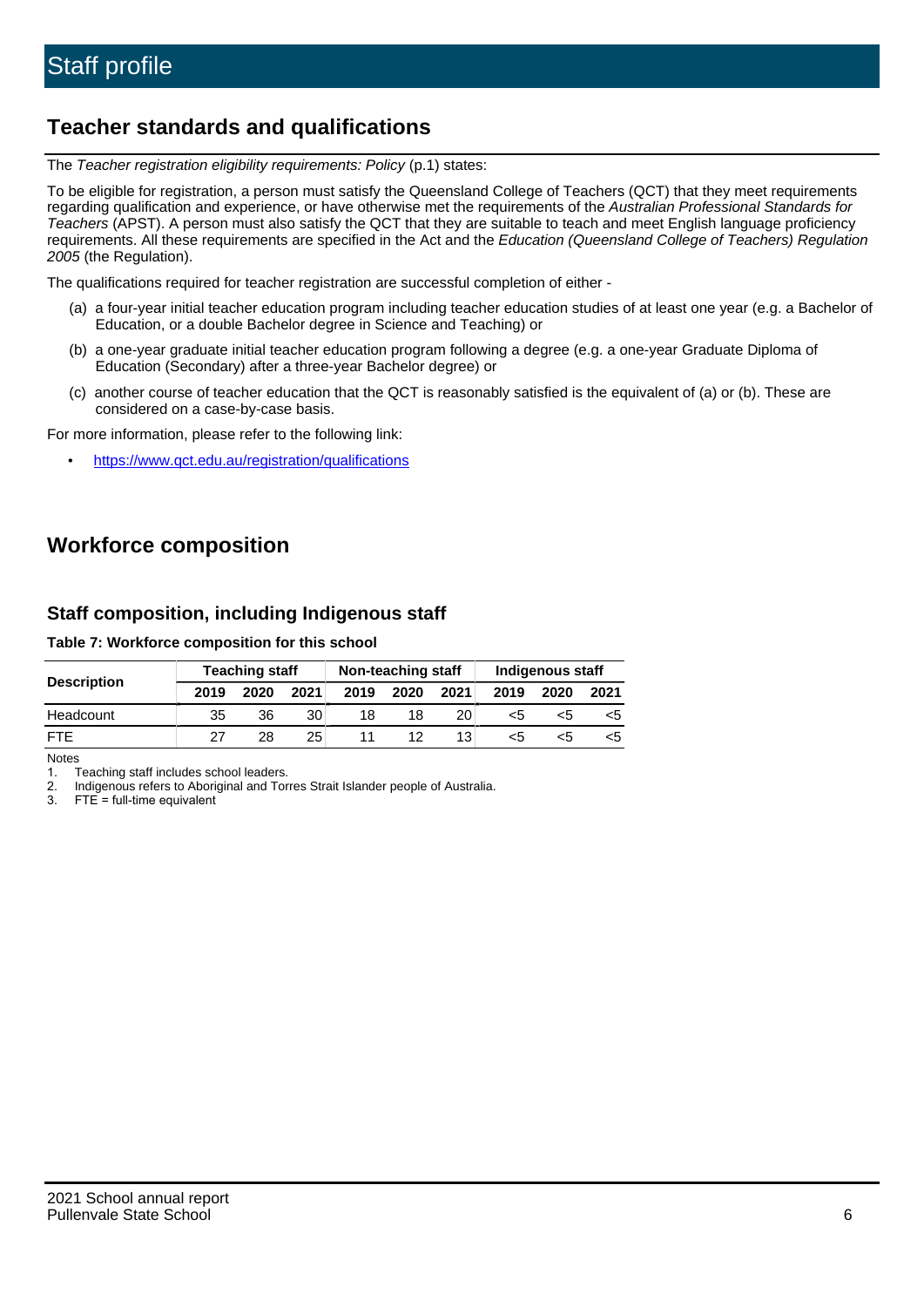# **Key student outcomes**

## **Student attendance**

Tables 8–9 show attendance rates at this school as percentages. In 2020, the COVID-19 health emergency affected student attendance in Queensland Government schools. Comparisons between 2020 and other years' attendance data should not be made.

#### **Table 8: Overall student attendance at this school**

| <b>Description</b>                                  | 2019 | 2020 | 2021 |
|-----------------------------------------------------|------|------|------|
| Overall attendance rate for students at this school | 95%  | 93%  | 94%  |

Notes

1. The attendance rate is the full- and part-time days attended as a percentage of enrolled school days.

2. Full-time students only.

#### **Table 9: Student attendance rates for each year level at this school**

| <b>Year Level</b> | 2019 | 2020 | 2021 |
|-------------------|------|------|------|
| Prep Year         | 95%  | 93%  | 94%  |
| Year <sub>1</sub> | 95%  | 90%  | 93%  |
| Year 2            | 95%  | 94%  | 93%  |
| Year <sub>3</sub> | 94%  | 92%  | 96%  |
| Year 4            | 96%  | 92%  | 94%  |
| Year 5            | 94%  | 95%  | 95%  |
| Year <sub>6</sub> | 94%  | 93%  | 95%  |

Notes

1. The attendance rate is the full- and part-time days attended as a percentage of enrolled school days.

2. Full-time students only.

3. DW = Data withheld to ensure confidentiality